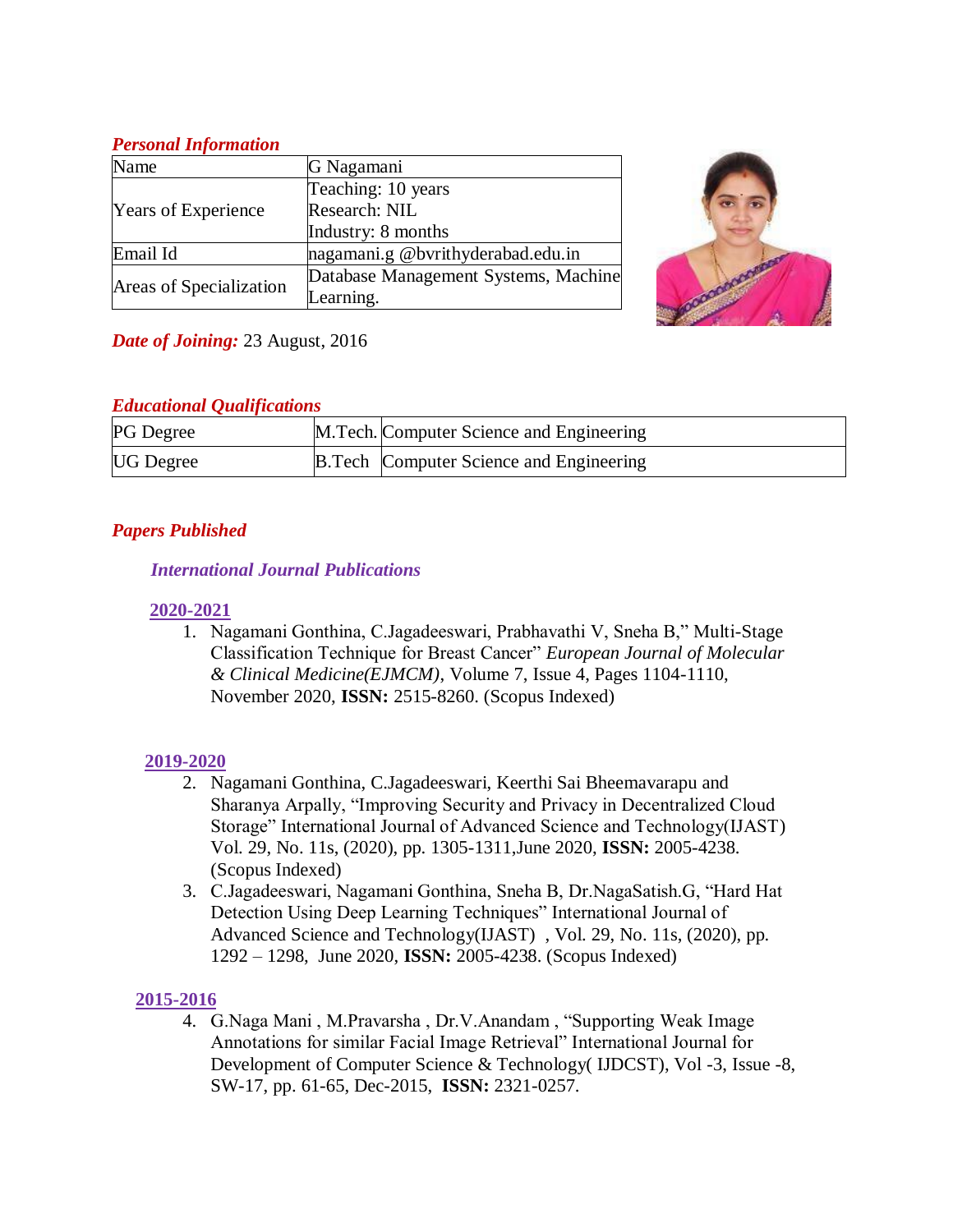#### *International Conference Publications*

- 1. Ms. Nagamani Gonthina, Ms. Parneetkaur Vohra, "Multistage Classification of Cancer using Machine Learning Techniques" – International Conference on Recent Trends in Engineering and Sciences(ICRTES) – 2018 organized by Confer Professional Group of Conferences, Andhra Pradesh, Visakhapatnam.
- 2. Ms. Parneetkaur Vohra, Ms. Bhavani Boda, Ms. Nagamani Gonthina, "Multistage Classification of Breast Cancer using Machine Learning Algorithms and Clustering" – International Conference on Soft Computing and Signal Processing(ICSCSP2k18) organized by MallaReddy College of Engineering and Technology, Hyderabad.
- 3. Ms. G. Nagamani, "Text Mining based on Frequent Patterns using Utility Miner" at International Conference on Recent Advancement in Computer Sciences at Godavari Institute of Engineering and Technology, Rajahmundry.

#### *FDP's Attended / Conducted*

- 1. Three day FDP on "ANN and Deep Learning" at Matrusri Engineering College from 14th to 17th August 2020.
- 2. One week FDP on " NS2 Tool" organized at MGIT in association with TASK from 10th to 14th August 2020.
- 3. One week FDP on "Advanced Data Science and its Applications" at BVRIT HYDERABAD from 23th to 27th June 2020.
- 4. One week FDP on "Research Trends in Image Processing" organized by Gates Institute of Technology from 15th to 19th June 2020.
- 5. Three day FDP on "Computer vision using Convolutional Neural Networks" organized at Anurag University in association with Black Bucks from 8th to 10th June 2020.
- 6. Two day FDP on "Research Methodology and Publication Ethics" at BVRIT HYDERABAD from 28th to 29th May 2020.
- 7. One week FDP on "Artificial Intelligence and its Applications" at BVRIT HYDERABAD from 22nd to 26th May 2020.
- 8. One week FDP on "Two Wardrobes Communication and Writing" at BVRIT HYDERABAD from 25th to 31st May 2020.
- 9. Three day FDP on "Improving Your Research Visibility Research Impact and Metrics" at Velalar College of Engineering and Technology from 11th to 13th May 2020.
- 10. One day FDP on "Cyber Security" organized by VELS and Indian Server on 20th April 2020.
- 11. One week FDP on "Artificial Intelligence and Machine Learning" at CMR College of Engineering in association with Black Bucks from 18th to 22nd May 2020.
- 12. Three day FDP on "Etiquette and Emotional Intelligence" at BVRIT HYDERABAD from 8th to 10th July 2019.